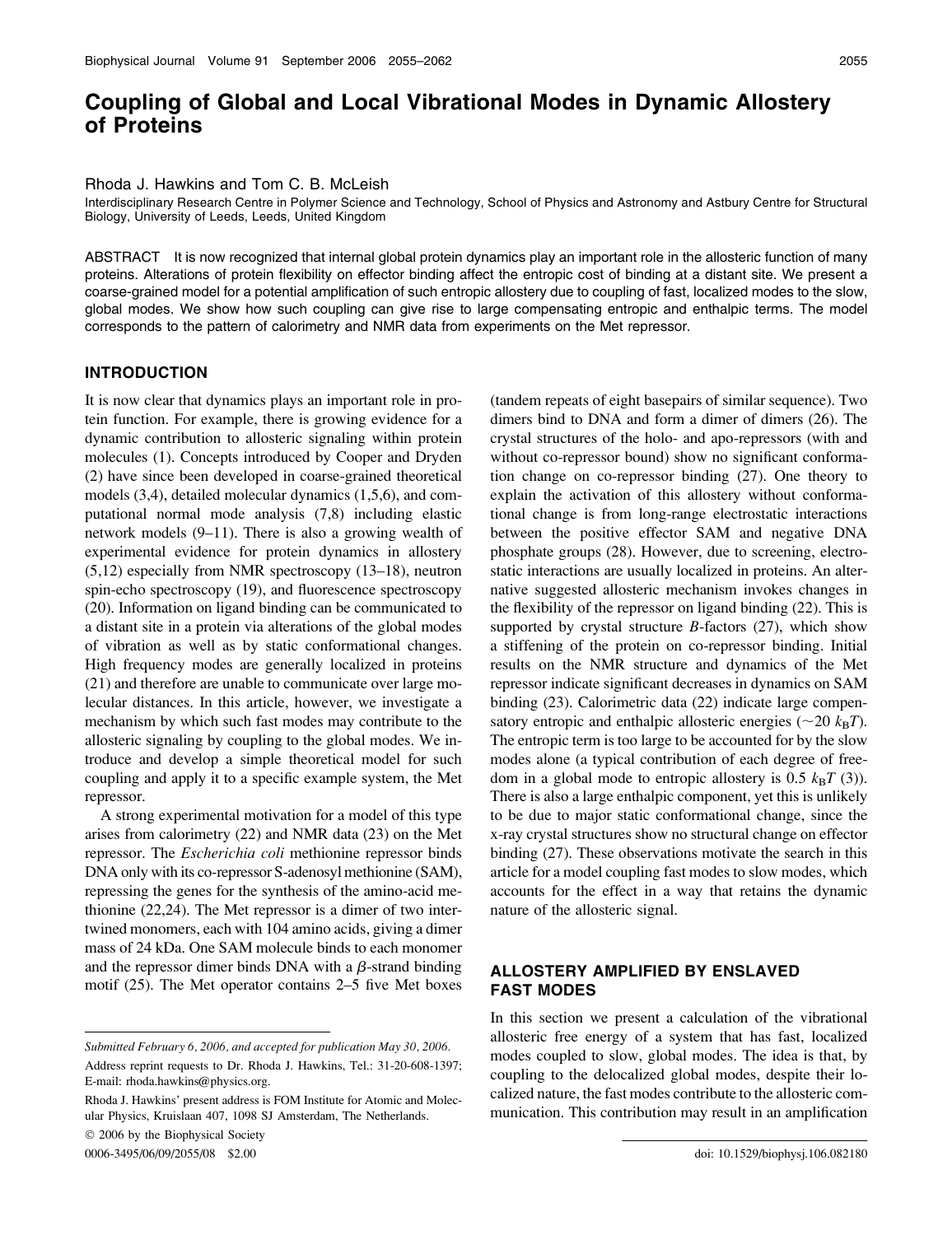

FIGURE 1 Single-mode scissor model of dynamic allostery. The rods represent  $\alpha$ -helices. The side chains of such  $\alpha$ -helices are shown schematically. Springs with spring constants  $k_1$  and  $k_{-1}$  are modified on binding to effector and substrate. The free energy for substrate binding is controlled by the amplitude of the thermally excited scissor mode, itself moderated by the presence of the effector.

of the allosteric signal. To make the idea more quantitative we begin with the scissor model of an allosteric protein drawn in Fig. 1 (the simplest case of slow-mode dynamic allostery). The model consists of two rods representing, for example,  $\alpha$ -helices, with side chains indicated schematically. In this model there is one slow, delocalized mode (the scissor motion between the rods). There are several fast localized modes—the motions of the side chains of the  $\alpha$ -helices. At this level we ignore the local, high wavenumber deformations of the stiff rods/helices, which also, in principle, contribute to the spectrum of fast modes. The key assumption of the model is that when the global mode is stiff (of low amplitude), the localized side-chain modes are also stiff. In this stiff case, the side chains will experience a more nativelike environment (a deep narrow native potential between the  $\alpha$ -helices). This exposure to strong, specific interactions restricts their dynamics, corresponding to a deeper

potential well for the motion of their degrees of freedom. However, if the amplitude of the flexible global mode increases, the enslaved side chains experience a different (and weaker) potential environment that is no longer as consistently exposed to close, specific interactions. We assume therefore that the potential seen by the fast modes is dependent on the instantaneous position  $x<sub>s</sub>$  of the slow mode (or superposition of the slow modes for models with more than one enslaving slow mode). We assume that at all nonzero positions of the slow mode ( $x_s \neq 0$ ), the fast modes will experience a flatter potential than the native one seen at the minimum of the slow mode ( $x_s = 0$ ). Increased motion of the slow mode, therefore, results in increased flexibility of the fast modes. On the timescale of the slow mode, the average motion of the fast modes appears increased. This is due to the fact that most of the time the side chains see a shallower and flatter potential, since the motion of the helices has displaced the side chains away from their native positions. At certain times within the trajectory of the slow mode the side chains will see their native potential and stiffen. This stiffening will be only temporary, however, before the global mode moves on and the side chains see a flatter potential again. Therefore, on the timescale of the slow mode, the average amplitude of the fast modes' motion will be correlated with the amplitude of the average motion of the slow mode.

Here we provide a calculation of this effect using the very simple scissor model shown in Fig. 1. This has just one slow global mode  $k<sub>s</sub>$  controlled by the two effective springs, with spring constants  $k_1$ ,  $k_{-1}$  that are affected by ligand binding local to them (indicated by primed notation  $k'_{\pm 1}$ ). This is an allosteric model since the stiffening of one spring affects the vibrations of the other, due to the anchoring effect of the pivot point (which can be thought of as a spring of infinite strength). We assume that the system has  $N$  fast modes corresponding to the vibrations of the side chains shown schematically in Fig. 1. N such fast modes will arise from  $\leq N$ side chains, since each side chain will contribute one or more fast-mode degrees of freedom. Our goal is to calculate the effect of coupled localized modes on the allosteric free energy  $\Delta\Delta G$ , defined as the difference in the free energies of binding of the substrate at position  $(-1)$  in the two cases of the effector bound and unbound at position (+1).  $\Delta\Delta G$  will naturally also be a function of the assumed changes to the local harmonic stiffnesses  $(k_{-1}$  to  $k'_{-1}$  and  $k_1$  to  $k'_1$ ) on binding.

To calculate the partition function as a route to the free energies of the model, we integrate over all the fast coordinates  $x_{f_i}$  and the slow coordinate  $x_s$ ,

$$
Z = \int dx_{s} \int dx_{f_{i}} \exp\left[\frac{-1}{k_{B}T}\left(V_{s}(x_{s}) + \sum_{i}^{N}V_{f_{i}}(x_{f_{i}}, x_{s})\right)\right], (1)
$$

for a single slow mode and  $N$  fast modes that are coupled to the slow mode. The quadratic approximation to the slow mode potential  $V<sub>s</sub>$  is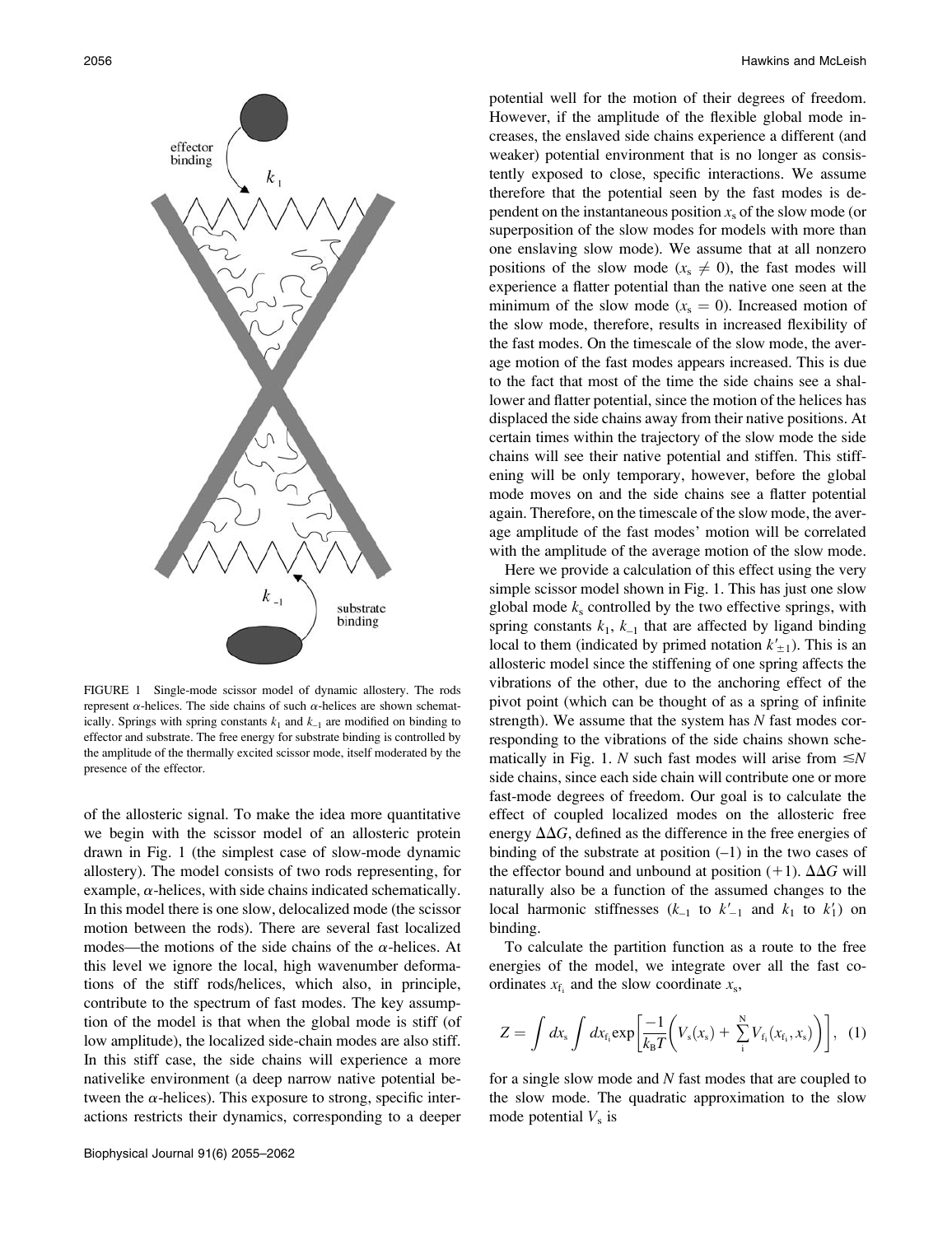Mode Coupling in Dynamic Allostery 2057

$$
V_{s}(x_{s}) = -V_{s_{0}} + \frac{1}{2}k_{s}x_{s}^{2} = -V_{s_{0}} + \frac{1}{2}(k_{1} + k_{-1})x_{s}^{2}.
$$
 (2)

The effective spring constant for the slow mode is  $k_s = k_1 + k_2$  $k_{-1}$  (as in Fig. 1), where the effective spring constants  $k_1, k_{-1}$ are affected by the binding of ligands local to them. The value  $-V_{s_0}$  is the minimum of the slow potential. If there is no coupling or the slow mode is infinitely stiff, the fast-mode potentials are, in the same harmonic approximation,

$$
V_{\rm f_i}(x_{\rm f_i}) = -V_{\rm f_0} + \frac{1}{2}k_{\rm f}x_{\rm f_i}^2,\tag{3}
$$

where  $-V_{f_0}$  is the minimum of the fast potential and  $k_f$  is the curvature, which at this level of calculation we assume to be the same for each fast mode. For a fast mode coupled to a finite slow mode, we modify the potential, Eq. 3, to

$$
V_{f_i}(x_{f_i}, x_s) = -V_{f_0} + \frac{1}{2} \left( \frac{k_f}{1 + \frac{k_k x_s^2}{2k_B T}} \right) x_{f_i}^2,
$$
 (4)

where  $k_k$  is the coupling strength with dimensions of the force constant. Here, the choice of coupling function is arbitrary and chosen for analytical simplicity. By comparing Eqs. 3 and 4 it can be seen that the instantaneous position of the slow mode,  $x_s$ , smoothly decreases the curvature of the enslaved mode potential (as  $x_s \rightarrow \infty$  the curvature tends to zero). In this case we assume the depth of the enslaved mode  $-V_{f_0}$  remains constant. In Dynamic Enthalpic Allostery we will consider the case where the depth is also affected by the position of the slow mode.

Substituting Eqs. 2 and 4 into Eq. 1 and integrating over the fast modes, we obtain

where

$$
f(x_{s}) = -\frac{k_{s}x_{s}^{2}}{2k_{B}T} + \frac{N}{2}\ln\left(1 + \frac{k_{k}x_{s}^{2}}{2k_{B}T}\right).
$$
 (6)

The integral in Eq. 5 can be evaluated using the method of steepest decent in which the approximation

$$
f(xs) \approx f(\bar{x}_{s}) + \frac{1}{2}(x_{s} - \bar{x}_{s})^{2} f''(\bar{x}_{s})
$$
 (7)

is made, where  $\bar{x}_s$  is the maximum point of the function  $f(x<sub>s</sub>)$ . For  $(N/2) > (k_s/k_k)$ ,  $\bar{x}_{s}^{2} = k_B T((N/k_s) - (2/k_k)),$ leading to

$$
f(x_s) \approx -\left(\frac{N}{2} - \frac{k_s}{k_k}\right) + \frac{N}{2}\ln\left(\frac{Nk_k}{2k_s}\right),\tag{8}
$$

$$
-\frac{k_{\rm s}}{k_{\rm B}T}\bigg(1-\frac{2k_{\rm s}}{Nk_{\rm k}}\bigg)(x_{\rm s}-\bar{x}_{\rm s})^2.
$$
 (9)

 $N^{2}/2$ 

The above case  $((N/2)>(k_s/k_k))$  is appropriate, since  $N \gg 1$ , and we assume that at the mean displacement of the slow mode, the fast-mode potential is modified by order-one changes to  $\sim$  (2/3) $k_f$  or, equivalently,  $k_k \sim k_s$ . The coupling of the fast modes to the slow mode therefore renormalizes the slow-mode spring constant to an effective spring constant,  $k_s(2-(4k_s/Nk_k))$ . Substituting this into Eq. 5 and integrating gives

$$
Z = \exp\left[\frac{V_{s_0}}{k_B T} + \frac{N V_{f_0}}{k_B T} - \left(\frac{N}{2} - \frac{k_s}{k_k}\right)\right] \left(\frac{2\pi k_B T}{k_f}\right)^{N/2} \times \left(\frac{2\pi k_B T}{k_s \left(2 - \frac{4k_s}{N k_k}\right)}\right)^{1/2} \left(\frac{N k_k}{2k_s}\right)^{N/2}.
$$
 (10)

From this partition function, we can find the free energy of the system:

$$
G = -k_{\rm B}T \ln Z
$$
  
\n
$$
G = -V_{s_0} - NV_{f_0} + \left(\frac{N}{2} - \frac{k_{\rm s}}{k_{\rm k}}\right)k_{\rm B}T - \frac{1}{2}(N+1)k_{\rm B}T \ln 2\pi k_{\rm B}T + \frac{1}{2}Nk_{\rm B}T \ln k_{\rm f}
$$
  
\n
$$
+ \frac{1}{2}(N+1)k_{\rm B}T \ln k_{\rm s} + \frac{1}{2}k_{\rm B}T \ln \left(2 - \frac{4k_{\rm s}}{Nk_{\rm k}}\right) - \frac{1}{2}N k_{\rm B}T \ln \left(\frac{Nk_{\rm k}}{2}\right)
$$
  
\n
$$
G = \frac{1}{2}(N+1)k_{\rm B}T \ln k_{\rm s} + \left(\frac{N}{2} - \frac{k_{\rm s}}{k_{\rm k}}\right)k_{\rm B}T + \frac{1}{2}k_{\rm B}T \ln \left(2 - \frac{4k_{\rm s}}{Nk_{\rm k}}\right) + \text{constant.}
$$
\n(11)

$$
Z = \int dx_{s} \int dx_{f_{i}} \exp\left[\frac{-1}{k_{B}T} \left(-V_{s_{0}} + \frac{1}{2}k_{s}x_{s}^{2}\right) + \sum_{i}^{N} -V_{f_{0}} + \frac{1}{2}k_{f}x_{f_{i}}^{2}\right] + \frac{1}{2k_{B}T}\left[\frac{1}{2k_{B}T}\right]
$$
  
= 
$$
\exp\left[\frac{V_{s_{0}}}{k_{B}T} + \frac{NV_{f_{0}}}{k_{B}T}\right] \left(\frac{2\pi k_{B}T}{k_{f}}\right)^{N/2} \int dx_{s} e^{f(x_{s})}, \quad (5)
$$

Equation 11 lists explicitly only the terms that change on ligand binding. In Eq. 12 we apply the approximation  $(N/2) \gg (k_s/k_k)$  for large N and  $k_k$  and substitute  $k_s = k_1 + k_2$  $k_{-1}$  for the simple scissor model:

$$
G = \frac{1}{2}(N+1) k_{\rm B} T \ln(k_1 + k_{-1}) + \text{constant.}
$$
 (12)

Comparing this to the form with no enslaved modes,  $G = (1/2)k_BT \ln(k_1+k_{-1}),$  it is clear that enslaving N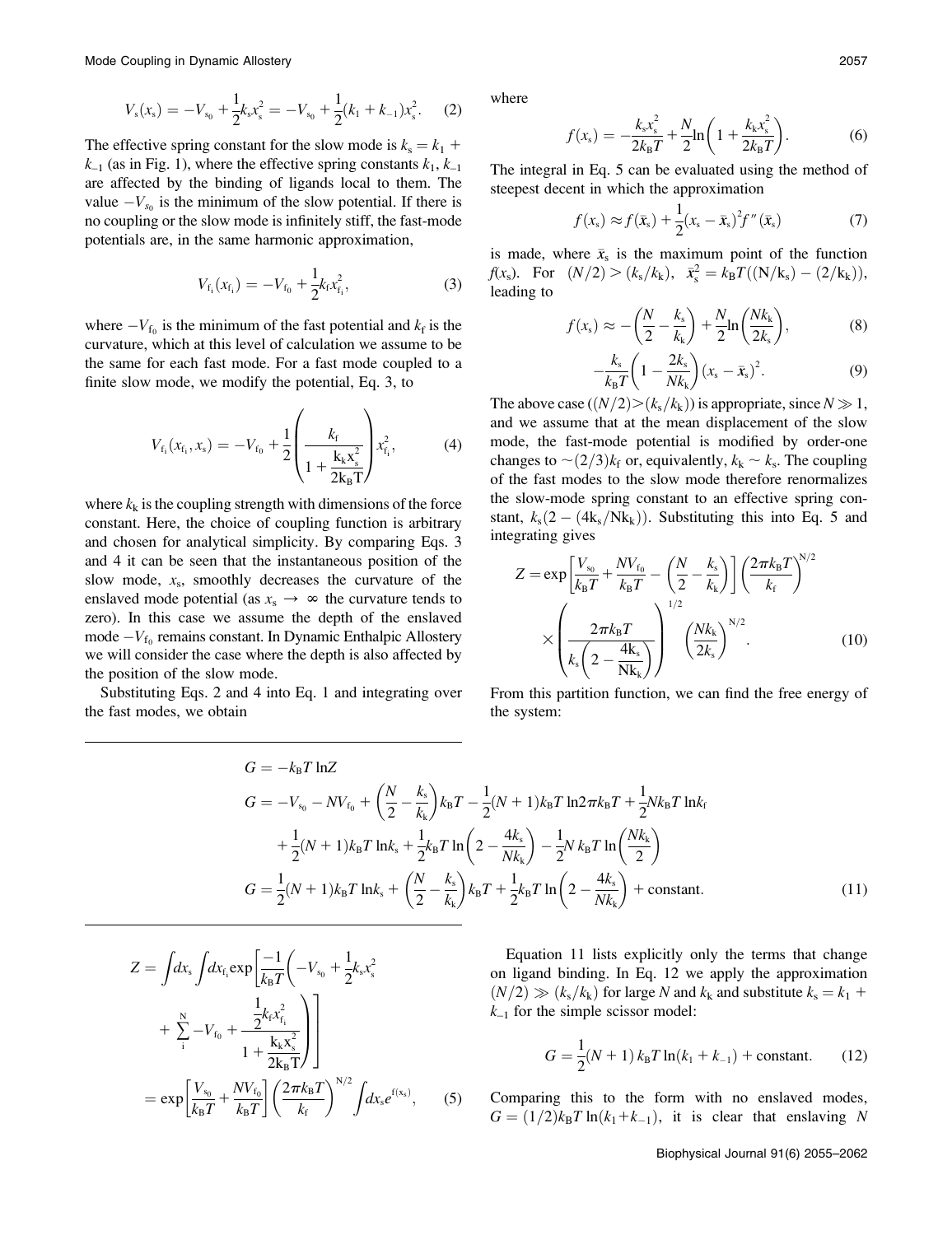modes provides a strong amplification of the allosteric free energy. Interestingly, providing  $(N/2) \gg (k_s/k_k)$ , the free energy is independent of the coupling strength  $k<sub>k</sub>$ . For the simple scissor model, modeling a ligand binding in the locality of  $k_{-1}$  by a stiffening to  $k'_{-1}$  (e.g., binding to DNA) in the two cases of apo  $k_1$  and holo  $k'_1$ , the allosteric signal  $\Delta\Delta G = \Delta G_{\text{holo}} - \Delta G_{\text{apo}}$  is given by

$$
V_{\rm f_i}(x_{\rm f_i}, x_{\rm s}) = \frac{-V_{\rm f_0}}{1 + \frac{k_{\rm v} x_{\rm s}^2}{2 k_{\rm B} T}} + \frac{1}{2} \left( \frac{k_{\rm f}}{1 + \frac{k_{\rm k} x_{\rm s}^2}{2 k_{\rm B} T}} \right) x_{\rm f_i}^2, \tag{14}
$$

in place of the form of Eq. 4. Substituting Eqs. 2 and 14 into Eq. 1 and integrating over the fast modes gives

$$
Z = \int dx_{\rm s} \int dx_{\rm f_{\rm i}} \exp\left[\frac{-1}{k_{\rm B}T}\left(-V_{\rm s_0} + \frac{1}{2}k_{\rm s}x_{\rm s}^2 + \sum_{\rm i}^{N} \frac{-V_{\rm f_{0}}}{1 + \frac{k_{\rm v}x_{\rm s}^2}{2k_{\rm B}T}} + \frac{1}{2}\left(\frac{k_{\rm f}}{1 + \frac{k_{\rm k}x_{\rm s}^2}{2k_{\rm B}T}}\right)x_{\rm f_{\rm i}}^2\right)\right]
$$
  
\n
$$
= \exp\left[\frac{V_{\rm s_0}}{k_{\rm B}T}\right] \left(\frac{2\pi k_{\rm B}T}{k_{\rm f}}\right)^{N/2} \int dx_{\rm s} \left(1 + \frac{k_{\rm k}x_{\rm s}^2}{2k_{\rm B}T}\right)^{N/2} \exp\left[-\frac{k_{\rm s}x_{\rm s}^2}{2k_{\rm B}T} + \frac{NV_{\rm f_{0}}/k_{\rm B}T}{1 + \frac{k_{\rm v}x_{\rm s}^2}{2k_{\rm B}T}}\right]
$$
  
\n
$$
= \exp\left[\frac{V_{\rm s_0}}{k_{\rm B}T}\right] \left(\frac{2\pi k_{\rm B}T}{k_{\rm f}}\right)^{N/2} \int e^{\rm f(x_{\rm s})} dx_{\rm s},
$$
 (15)

$$
\Delta\Delta G = \frac{(N+1)k_{\rm B}T}{2}\ln\left(\frac{(k_1' + k_{-1}')(k_1 + k_{-1})}{(k_1' + k_{-1})(k_1 + k_{-1}')}\right).
$$
 (13)

For isothermal changes, this free energy change is purely entropic  $\Delta\Delta G = -T\Delta\Delta S$ .

This first model produces a large, purely entropic, allosteric free energy. However, it cannot account for the allostery of the Met repressor, since the latter shows large compensating entropic and enthalpic terms. The potentially large amplification of the entropic allostery (Eq. 13) might well modify the calculation of  $\Delta\Delta G$  for systems in the class of the Lac repressor (3). In this light, all slow-mode-only calculations give a lower bound to  $\Delta\Delta G$ . However, further modifications of this model will clearly be required to produce a candidate theory for the Met repressor. We detail one in the following section.

#### DYNAMIC ENTHALPIC ALLOSTERY

In this section, we repeat the calculations in Allostery Amplified by Enslaved Fast Modes allowing the minimum of the potential seen by the fast modes to be affected by the position of the slow mode as well as the curvature. This is a much more realistic model because the depth, as well as the curvature, of the fast-mode potential is likely to be affected (to a different extent) by the slow mode. In this case we model the potential for the fast modes using two coupling functions of  $x_s$ . The coupling to the well-depth (shallowing) and to the well-width (flattening) are parameterized by the constants  $k_v$  and  $k_k$ , respectively. We choose for convenience to give these the dimensions of spring constants, as in the previous section. Now Eq. 3 becomes

where

$$
f(x_{s}) = -\frac{k_{s}x_{s}^{2}}{2k_{B}T} + \frac{NV_{f_{0}}/k_{B}T}{1 + \frac{k_{v}x_{s}^{2}}{2k_{B}T}} + \frac{N}{2}\ln\left(1 + \frac{k_{k}x_{s}^{2}}{2k_{B}T}\right).
$$
 (16)

As in Allostery Amplified by Enslaved Fast Modes, we use the method of steepest decent (Eq. 7). In this case, the maximum  $\bar{x}_s = 0$  for  $(V_{f_0}k_v/k_BT) \ge (k_k/2)$  (assuming  $(N/2) \gg (k_s/k_k)$ ) leads to

$$
f(x_{\rm s}) \approx \frac{NV_{\rm f_0}}{k_{\rm B}T} - \frac{x_{\rm s}^2}{2k_{\rm B}T} \left(k_{\rm s} + N\left(\frac{V_{\rm f_0}k_{\rm v}}{k_{\rm B}T} - \frac{k_{\rm k}}{2}\right)\right). \tag{17}
$$

Substituting this into Eq. 15 and integrating gives

$$
Z = \exp\left[\frac{V_{s_0}}{k_B T} + \frac{N V_{f_0}}{k_B T}\right]
$$

$$
\times \left(\frac{2\pi k_B T}{k_f}\right)^{N/2} \left(\frac{2\pi k_B T}{k_s + N\left(\frac{V_{f_0} k_v}{k_B T} - \frac{k_k}{2}\right)}\right)^{1/2}.
$$
 (18)

The free energy  $G = -k_B T \ln Z$  is therefore

$$
G = -V_{s_0} - NV_{t_0} - \frac{1}{2}(N+1)\ln 2\pi k_B T
$$

$$
+ \frac{N}{2}k_B T \ln k_f + \frac{1}{2}k_B T \ln\left(k_s + N\left(\frac{V_{t_0}k_v}{k_B T} - \frac{k_k}{2}\right)\right)
$$

$$
G = \frac{1}{2}k_B T \ln\left(k_s + N\left(\frac{V_{t_0}k_v}{k_B T} - \frac{k_k}{2}\right)\right) + \text{constant.}
$$
(19)

As can be seen from Eq. 19, the free energy is not linear in N, so it does not show the amplification obtained in Eq. 12. In fact, in this case, for finite N and  $(V_{f_0}k_{\rm v}/k_BT) > (k_k/2)$  the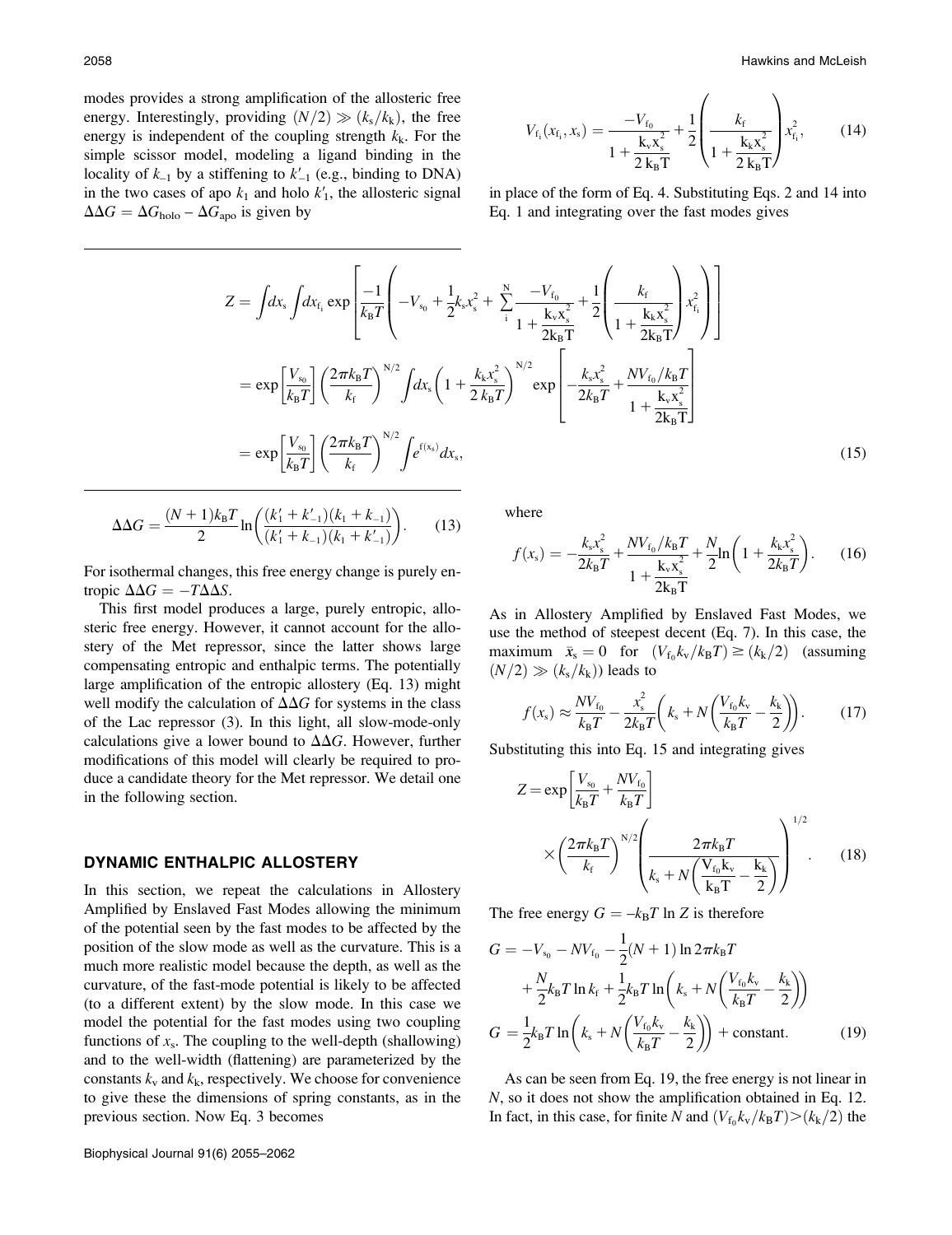allosteric free energy is less than that for no-enslaved-modes  $N = 0$ . In the simplifying case of  $(V_{f_0}k_{\rm v}/k_BT) = (k_k/2)$ , we obtain the nonenslaved result. However, this free energy hides enthalpic and entropic terms that are each affected strongly by the enslaved fast modes. Calculating the enthalpic and entropic terms separately (assuming isothermal changes) gives

$$
H = k_{\rm B} T^2 \frac{\partial \ln Z}{\partial T}
$$
  
\n
$$
H = -V_{s_0} - NV_{t_0} + \frac{1}{2} (N+1) k_{\rm B} T + \frac{N k_{\rm v} V_{t_0} / 2}{k_{\rm s} + N \left( \frac{V_{t_0} k_{\rm v}}{k_{\rm B} T} - \frac{k_{\rm k}}{2} \right)}
$$
  
\n
$$
H = \frac{N k_{\rm v} V_{t_0} / 2}{k_{\rm s} + N \left( \frac{V_{t_0} k_{\rm v}}{k_{\rm B} T} - \frac{k_{\rm k}}{2} \right)}
$$
 (20)

This gives a large (linear in  $N$ ) dynamic enthalpy contribution to the allosteric free energy where the enthalpy change is favorable for a stiffening of  $k_s$ . The entropy  $TS = k_B T \ln Z +$  $k_{\rm B}T^2(\partial \ln Z/\partial T)$  includes this same term  $k_{\rm B}T^2(\partial \ln Z/\partial T)$ . Thus this term cancels in the free energy  $\Delta G = \Delta H - T \Delta S$ . In this way, the favorable enthalpy of binding pays for the entropic cost of stiffening the protein.

If the enslaved fast localized modes are side chains at the DNA binding site, the potential that is affected by the slowmode vibrations is the potential between the protein and the DNA (i.e., the static enthalpy of binding DNA). In this way the vibrational dynamics of the slow modes of the free repressor affects the static enthalpy of binding to DNA, causing a dynamic enthalpy contribution to the allostery. In this case, the enthalpy of binding to DNA, from Eq. 20 in the simplifying case of  $(V_{f_0}k_{\rm v}/k_BT)=(k_k/2)$ , is

$$
\Delta H = -V_{s_0} - NV_{t_0} \left( 1 - \frac{k_v}{2k_s} \right),\tag{21}
$$

where  $-V_{\text{s}_0} - NV_{\text{f}_0}$  is the static enthalpy of binding DNA. We have made the assumption that the potential minimum seen by the DNA binding site in the free repressor is zero and that seen in the complex with DNA is  $-V_{\text{so}} - NV_{\text{fo}}$ . It can be clearly seen from Eq. 21 that the stiffer the slow-mode  $k_s$ , the more enthalpically favorable the DNA binding. The allosteric enthalpy has a dynamic component,

$$
\Delta \Delta H = \frac{-NV_{f_0}k_v(k_s' - k_s)}{2k_s'k_s},
$$
\n(22)

where  $k'_{s}$  is the slow-mode stiffness of the free holo-repressor and  $k<sub>s</sub>$  is that of the free apo-repressor. To obtain this equation we have assumed no static enthalpy change  $(-V_{s_0})$  $-NV_{f_0}$  is unchanged on effector binding). The dynamic allostery is enthalpically favorable if the holo-repressor is stiffer than the apo-repressor. Since Eq. 22 is linear in the number of enslaved modes  $N$ , this contribution can be very large. We can easily extend this result for more than one slow mode coupled to the fast modes by replacing  $k_s$  with  $|\mathbf{K}_s|$ , the modulus of the matrix of slow-mode stiffnesses. There will

be a compensating unfavorable entropy component to this allostery given by

$$
T\Delta\Delta S = -\frac{1}{2}k_{\rm B}T\ln\frac{k'_{\rm SDNA}}{k'_{\rm s}k_{\rm SDNA}} - \frac{NV_{\rm f_0}k_{\rm v}(k'_{\rm s}-k_{\rm s})}{2k'_{\rm s}k_{\rm s}}.\tag{23}
$$

The allosteric free energy will be the much smaller value

$$
\Delta \Delta G = \frac{1}{2} k_{\rm B} T \ln \frac{k'_{\rm SDNA}}{k'_{\rm s} k_{\rm SDNA}},\tag{24}
$$

which is the same as that for no enslaved modes. The values  $k_{\rm SDNA}$  and  $k_{\rm SDNA}'$  are the slow-mode stiffnesses of the aporepressor complex with DNA and the holo-repressor complex with DNA, respectively. This exact cancellation of the enslaving effect between the enthalpic and entropic terms is true for  $(V_{f_0}k_{\rm v}/k_BT) \ge (k_k/2)$ . For the other case  $(V_{f_0}k_{\rm v}/k_BT) < (k_{\rm k}/2)$ , the result will interpolate between Eq. 24 and the  $k_v = 0$  result (Eq. 13) discussed in Allostery Amplified by Enslaved Fast Modes. So the condition  $(V_{f_0}k_{\rm v}/k_BT)\geq (k_{\rm k}/2)$  actually separates two classes of qualitatively different behavior, giving zero or finite amplification to the net allosteric free energy. The large compensatory  $\Delta\Delta H$  and  $\Delta\Delta S$  values seen in the class discussed in this section, leaving a modest  $\Delta\Delta G$ , is precisely the behavior seen in the calorimetry of the Met repressor. The plots of Eqs. 22–24 against the slow-mode spring constants ratio,  $k_s'/k_s$ , in Fig. 2, clearly show the compensating behavior.

# APPLICATION TO THE MET REPRESSOR

In this section we apply the theory described in Dynamic Enthalpic Allostery to the Met repressor as an example-case, discuss the choice of parameters, and compare the results with



FIGURE 2 Graph of the dynamic allosteric free energy,  $\Delta\Delta G$ , from Eq. 24 (solid) and the enthalpy  $\Delta\Delta H$  from Eq. 22 (dashed) and entropy  $\Delta\Delta S$ from Eq. 23 (dotted) components of this, against the stiffening of the effective slow-mode spring constant on corepressor binding to the aporepressor,  $k'_s/k_s$ . For two tandem binding repressor dimers, the values plotted are twice those given in Eqs. 22–24. The graph is drawn for  $k'_{\text{SDMA}} = k_{\text{SDMA}}$ ,  $N = 12$ ,  $V_{f0} = k_B T$ , and  $k_v = 3k_s$  (see Application to the Met Repressor for a discussion on the choice of these values).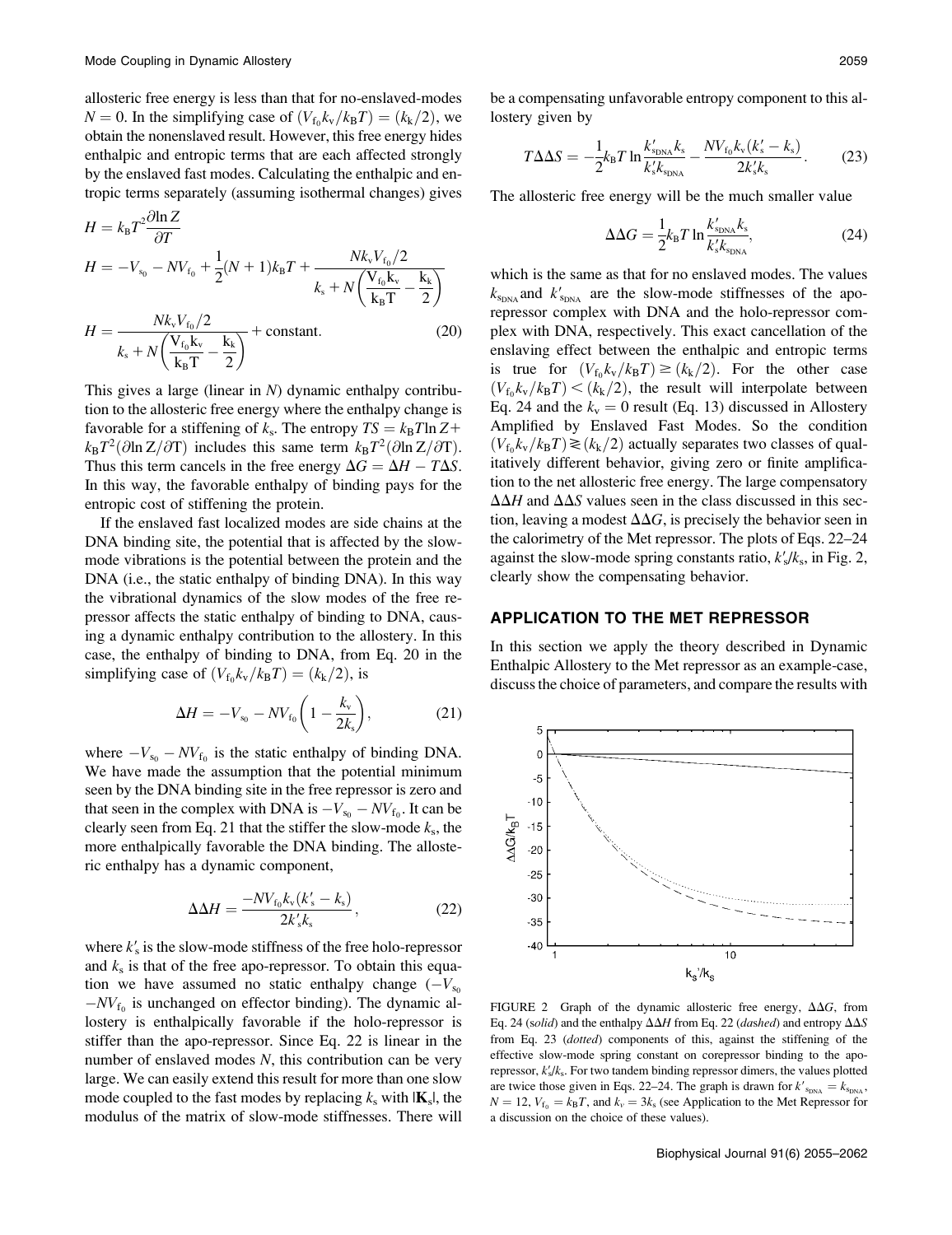known experimental work. From normal-mode calculations we deduce parameters that reproduce observed thermodynamics.

To compare the theory described in Dynamic Enthalpic Allostery (Eq. 22) with experimental observations we need to make various assumptions about the values of the parameters used. Firstly, we assume the depth of the fast-modes potential is of the order of the strength of one hydrogen bond, giving  $V_{\text{f}_0} \sim k_B T$ . For the strength of coupling, we take the assumption  $k_v \sim 3$  k<sub>s</sub> and  $k_k \sim k_s$ , which is equivalent to saying that at the mean displacement of the slow mode, the fast-mode potential strength and stiffness is modified by order-one changes to  $\sim -\frac{2}{5}V_{f_0}$  and  $\sim \frac{2}{3}k_f$ . The resulting Eqs. 22–24 are not sensitive to the exact choice of  $k_k$  but are sensitive to  $k_v$ . Larger values of  $k_v$  give correspondingly lower modified fast-mode potentials and larger compensating dynamic entropic and enthalpic contributions to the allostery. We have chosen  $k_v \sim 3$  k<sub>s</sub> to fit the observed compensatory enthalpy and entropy. The crystal structure of the Met repressor complex with DNA (protein data bank PDB ID:  $1CMA (27)$  reveals 14 side chains within 5 Å of DNA, six of which point toward the DNA. We assume the fast modes associated with these six side chains are enslaved and that each side chain contributes two fast modes (corresponding to librations parallel and perpendicular to the polypeptide backbone), giving an estimate of  $N = 12$ . Finally we assume  $k'_{\rm SDNA} \sim k_{\rm SDNA}$ . This means the slow-mode stiffness of the apoand holo-repressors when complexed with DNA are of the same order, i.e., we assume the limit of large stiffening on DNA binding.

As an initial parameterization for  $k'_{s}/k_{s}$ , we use the six lowest collective normal modes of the Met apo (PDB ID: 1CMB) and holo-repressor (PDB ID: 1CMC) (27). These modes are stiffened on binding to DNA and to the corepressor SAM. Choosing just the six lowest modes was found to be not-unreasonable for a coarse-grained model of the Lac repressor (3). We used the elastic network model software elNémo  $(29)$  (using the Tirion potential  $(30)$ ) to calculate the normal modes, the lowest three of which are shown in Fig. 3. The ratio of the holo- to apo-repressor eigenvalues for the lowest six modes are given in Table 1. Since the modes calculated by elNémo are normal modes, we simply multiply the values of  $k'_s / k_s$  for each mode in Table 1 to obtain the ratio of moduli of the stiffness matrices of the holo- and apo-repressors,  $|\mathbf{K}'_{s}|/|\mathbf{K}_{s}|$ , for the combined effect

2060 Hawkins and McLeish

TABLE 1 Ratio of eigenvalues for the lowest six modes of the Met holo- and apo-repressor calculated by elNémo

| Mode           | $k'_{\rm s}/k_{\rm s}$ |
|----------------|------------------------|
|                | 1.44                   |
| $\overline{c}$ | 1.49                   |
| 3              | 1.64                   |
| $\overline{4}$ | 2.07                   |
| 5              | 1.27                   |
| 6              | 1.17                   |

of the lowest six modes. Interestingly the value obtained  $(\approx 11)$  corresponds to the start of the plateau-type behavior of the compensatory terms seen in Fig. 2. Substituting this into Eq. 24 and multiplying by two for the two dimers gives  $\Delta\Delta G \sim -2.4$  k<sub>B</sub>T. For a model at this level, this value compares favorably with the equilibrium measurements (28)  $\Delta\Delta G = -5.5$  k<sub>B</sub>T, since all direct static enthalpic contributions are ignored. A similar pattern of dynamic allostery contributing approximately one-half of the total emerged in analysis of both the Lac repressor (3) and dynein (4) systems. The parameter values discussed, including the tuned value of  $k_v \sim 3$  k<sub>s</sub>, reproduce to the correct order the enthalpic contribution to the dynamic allostery,  $\Delta\Delta H \sim -32 k_{\rm B}T$  seen in the isothermal titration calorimetry experiments (22). Furthermore, the measured thermodynamics show a lack of temperature-dependence (22), consistent with the lack of static conformational changes seen in the crystal structures (unlike protein-DNA systems with linearly temperaturedependent compensating enthalpies and entropies thought to be due to the hydrophobic effect (31)). Our calculated dynamic enthalpy and entropy terms (Eqs. 22 and 23) are independent of temperature, so they are candidate explanations for the observed calorimetry.

The simple theory discussed in this article makes some predictions of NMR spectroscopy data of backbone and sidechain dynamics. We expect the backbone amplitudes across the protein structure  $x_s$  to decrease by  $(x_s'/x_s) \sim (k_s/k_s')^{1/2} \sim 0.3$ in the holo-repressor compared to the apo-repressor. The side-chain amplitudes near the DNA binding site  $x_f$ , however, will reduce by  $(x'_f/x_f) \sim ((2+(k_s/k_s'))/3)^{1/2} \sim 0.8$ . This value is obtained by comparing the holo- and apo-values of the effective fast-mode spring constant  $k_f/(1 + (k_k x_s^2/2k_B T))$  at long times (for which  $x_s^2 = k_B T/k_s$ ) and using the assumption  $k_k \sim k_s$ . This predicted reduction will be smaller if the number of enslaved modes is larger than

> FIGURE 3 Met apo-repressor modes calculated by elNémo. The equilibrium structure is shown in black and the structure perturbed along the three lowest frequency modes are shown in gray. (a) Lowest mode (cleft-opening): a rotation that opens a cleft in the protein at the top of figure. (b) Second lowest mode (scissor): a rotation perpendicular to the first mode that causes the monomers in the Met dimer to move respect to each other in a scissor motion. (c) Third lowest mode (rocking): a rotation about the other perpendicular axis resulting a rocking mode.

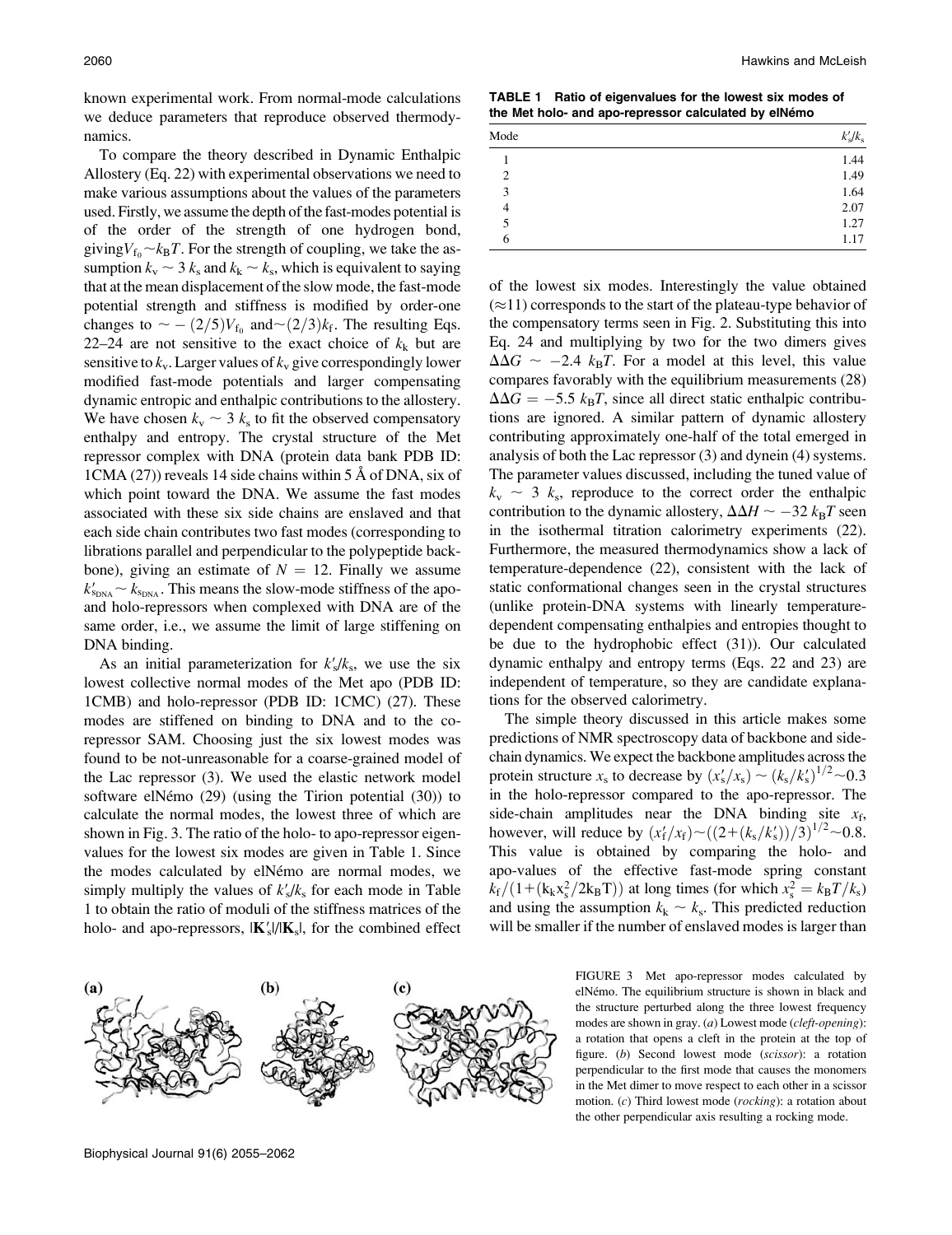our assumed value of  $N = 12$  and is also sensitive to the choice of  $k_v$ . We expect side chains that are distant from the co-repressor and DNA binding sites to show no change in dynamics on effector binding in comparison to slower backbone dynamics showing decreased dynamics far from the co-repressor binding site due to the delocalized nature of the slow modes. Initial analysis of NMR data on the Met repressor (23) indicates a qualitative agreement with these predictions of changes in dynamics on co-repressor binding. More quantitative analysis of the NMR data in the light of the theory presented here, should be possible in the future.

## **DISCUSSION**

Our model allows us to collect the distinctive characteristics of systems that employ enslaving mechanisms: compensating, temperature-independent, dynamic entropic and enthalpic contributions to the allosteric free energy, and correlated changes to amplitudes of global and local modes. We expect repressor proteins, such as the Met repressor, that have these characteristics, to use an enslaving mechanism. For repressor proteins, such as the Lac repressor, which do not show these characteristics, we expect negligible enslaving effects. There are structural reasons to expect the Met and Lac repressors to belong to different classes. The Lac repressor monomers are internally rather rigid and communicate via an approximately planar interface. There is consequently little opportunity for the side chains within each monomer to couple strongly to their relative motion. The interface between the Met monomers, on the other hand, is highly convoluted and contains many more side chains that may be affected by slow global modes. There may exist repressor proteins that display behavior between these two limiting cases—that is, small but not negligible enslaving effects (for example, the core-binding factor, CBF (32)).

We have extended previous work on the lowest frequency modes (3) to consider the case of high frequency modes that are coupled to these global modes. This results in a dynamic model of compensating entropic and enthalpic terms in the allostery. Applying this to the example of the Met repressor reasonably explains the observed temperature-independent compensating enthalpic and entropic contributions to the allosteric free energy. We showed, in principle, how large amplifications of entropic allostery can be obtained if fast localized modes are enslaved to slow global modes. The model suggests both detailed molecular simulations and experiments that correlate NMR-derived information on dynamics with calorimetry thermodynamics measurements.

We thank Engineering and Physical Sciences Research Council for funding and P. G. Stockley and T. J. Knowles for helpful discussions.

### **REFERENCES**

1. Gunasekaran, K., B. Ma, and R. Nussinov. 2004. Is allostery an intrinsic property of all dynamic proteins? Proteins. 57:433–443.

3. Hawkins, R. J., and T. C. B. McLeish. 2004. Coarse-grained model of entropic allostery. Phys. Rev. Lett. 93:098104.

103–109.

- 4. Hawkins, R. J., and T. C. B. McLeish. 2006. Dynamic allostery of protein  $\alpha$ -helical coiled-coils. J. Roy. Soc. Interf. 3:125-138.
- 5. Jardetzky, O. 1996. Protein dynamics and conformational transitions in allosteric proteins. Prog. Biophys. Mol. Biol. 65:171–219.
- 6. Jusuf, S., P. J. Loll, and P. H. Axelsen. 2003. Configurational entropy and cooperativity between ligand binding and dimerization in glycopeptide antibiotics. J. Am. Chem. Soc. 125:3988–3994.
- 7. Ma, J., and M. Karplus. 1998. The allosteric mechanism of the chaperonin GroEL: a dynamic analysis. Proc. Natl. Acad. Sci. USA. 95: 8502–8507.
- 8. Ming, D., and M. E. Wall. 2005. Quantifying allosteric effects in proteins. Proteins. 59:697–707.
- 9. Bahar, I., A. Atilgan, and B. Erman. 1997. Direct evaluation of thermal fluctuations in proteins using a single-parameter harmonic potential. Fold. Des. 2:173–181.
- 10. Xu, C., D. Tobi, and I. Bahar. 2003. Allosteric changes in protein structure computed by a simple mechanical model: hemoglobin  $T \leftrightarrow R2$ transition. J. Mol. Biol. 333:153–168.
- 11. Tama, F., and Y. H. Sanejouand. 2001. Conformational change of proteins arising from normal mode calculations. Protein Eng. 14: 1–6.
- 12. Dunker, A. K., C. J. Brown, J. D. Lawson, L. M. Iakoucheva, and Z. Obradović. 2002. Intrinsic disorder and protein function. Biochemistry. 41:6573–6582.
- 13. Wand, A. J. 2001. Dynamic activation of protein function: a view emerging from NMR spectroscopy. Nat. Struct. Biol. 8:926-931.
- 14. Mäler, L., J. Blankenship, M. Rance, and W. Chazin. 2000. Site-site communication in the EF-hand  $Ca^{2+}$ -binding protein calbindin D9k. Nat. Struct. Mol. Biol. 7:245–250.
- 15. Kern, D., and E. R. P. Zuiderweg. 2003. The role of dynamics in allosteric regulation. Curr. Opin. Struct. Biol. 13:748–757.
- 16. Volkman, B., D. Lipson, D. Wemmer, and D. Kern. 2001. Two-state allosteric behavior in a single-domain signaling protein. Science. 291:2429–2433.
- 17. Lindorff-Larsen, K., R. B. Best, M. A. Depristo, C. M. Dobson, and M. Vendruscolo. 2005. Simultaneous determination of protein structure and dynamics. Nature. 433:128–132.
- 18. Mittermaier, A., and L. E. Kay. 2006. New tools provide new insights in NMR studies of protein dynamics. Science. 312:224–228.
- 19. Bu, Z., R. Biehl, M. Monkenbusch, D. Richter, and D. J. E. Callaway. 2005. Coupled protein domain motion in TAQ polymerase revealed by neutron spin-echo spectroscopy. Proc. Natl. Acad. Sci. USA. 102:17646–17651.
- 20. Nelson, S. W., C. V. Iancu, J.-Y. Choe, R. B. Honzatko, and H. J. Fromm. 2000. Tryptophan fluorescence reveals the conformational state of a dynamic loop in recombinant porcine fructose-1,6 bisphosphatase. Biochemistry. 39:11100–11106.
- 21. Micheletti, C., G. Lattanzi, and A. Maritan. 2002. Elastic properties of proteins: insight on the folding process and evolutionary selection of native structures. J. Mol. Biol. 321:909–921.
- 22. Cooper, A., A. McAlpine, and P. G. Stockley. 1994. Calorimetric studies of the energetics of protein-DNA interactions in the Escherichia coli methionine repressor (MetJ) system. FEBS Lett. 348:41–45.
- 23. Knowles, T. J. 2005. Solution NMR studies of the Escherichia coli methionine repressor: MetJ. PhD thesis, University of Leeds.
- 24. He, Y. Y., C. W. Garvie, S. Elworthy, I. W. Manfield, T. McNally, I. D. Lawrenson, S. E. V. Phillips, and P. G. Stockley. 2002. Structural and functional studies of an intermediate on the pathway to operator binding by Escherichia coli MetJ. J. Mol. Biol. 320:39–53.